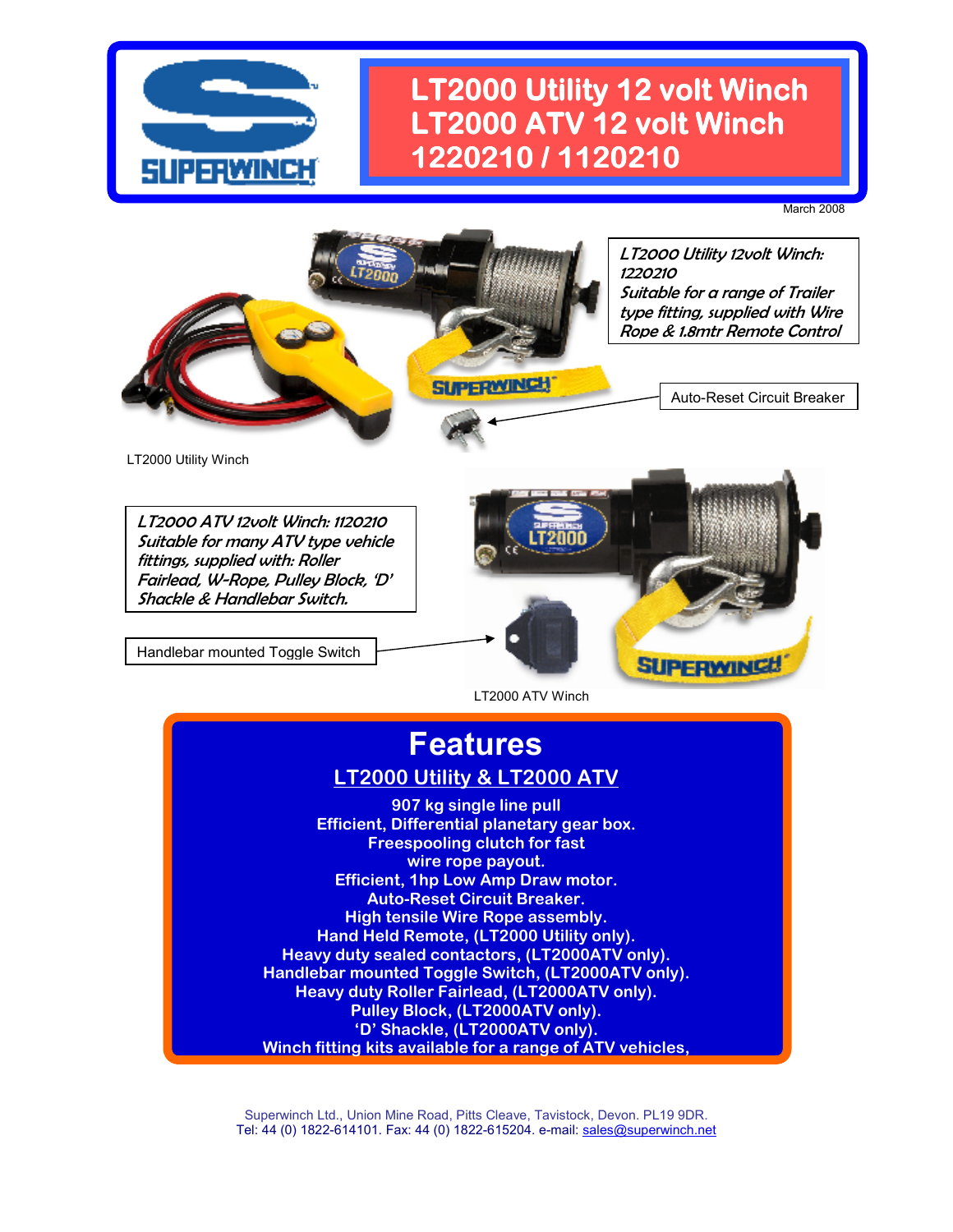### **Specifications**

### LT2000 Utility LT2000ATV

Rated line pull, 8.9Kn (907kg) Motor, 12 volt only 0.8 Kw (1hp) Gearing **Differential Planetary** Gear ratio 153:1 Freespooling clutch Pull & Turn<br>Braking Dynamic Dynamic Braking **Dynamic**<br>
Wire Rope **Dynamic** 3.9mm x Dimensions: mm 285 x 105 x 105 x 105 x 105 x 105 x 105 x 105 x 105 x 105 x 105 x 105 x 105 x 105 x 105 x 105 x 105 x 105 x 105 x 105 x 105 x 105 x 105 x 105 x 105 x 105 x 105 x 105 x 105 x 105 x 105 x 105 x 105 x 105 x 105 Drum diameter and the same state of the Samman and the Samman and the Samman and the Samman and the Samman and <br>32mm Drum length<br>Weight

Colour coded wiring

#### **Part No: 1120210 / 1220200**

 $3.9$ mm x 15mtr<br> $285 \times 105 \times 105$ Weight **Weight** Utility: 5.4kg / ATV: 6.6kg<br>
Switching method **Example 1** Handheld Remote, Utility Handheld Remote, Utility only " " " " " " Handlebar Mount Toggle Switch, ATV only<br>Switching mechanism " Direct switching, Utility, (no solenoids) Direct switching, Utility, (no solenoids) " " " H-D Sealed Solenoids, ATV only<br>
Standard with ATV only<br>
Standard with ATV only Standard with ATV only<br>Standard

## **Performance**

| <b>Line Pull</b><br>1 <sup>st</sup> Layer on Drum | <b>LT2000</b><br><b>Line Speed Motor Amps</b> |        |
|---------------------------------------------------|-----------------------------------------------|--------|
| kg                                                | <b>Metre/min</b>                              | 12volt |
|                                                   | 3.0                                           | 10     |
| 227                                               | 2.4                                           | 25     |
| 454                                               | 2.0                                           | 50     |
| 680                                               | 1.4                                           | 70     |
| 907                                               | 0.8                                           | 100    |

### **Dimensions**

#### **LT2000 Utility & LT2000 ATV**



Design, Materials and specifications are subject to change without notice. Superwinch Ltd., Union Mine Road, Pitts Cleave, Tavistock, Devon. PL19 OPW. Tel: 44 (0) 1822-614101. Fax: 44 (0) 1822-615204.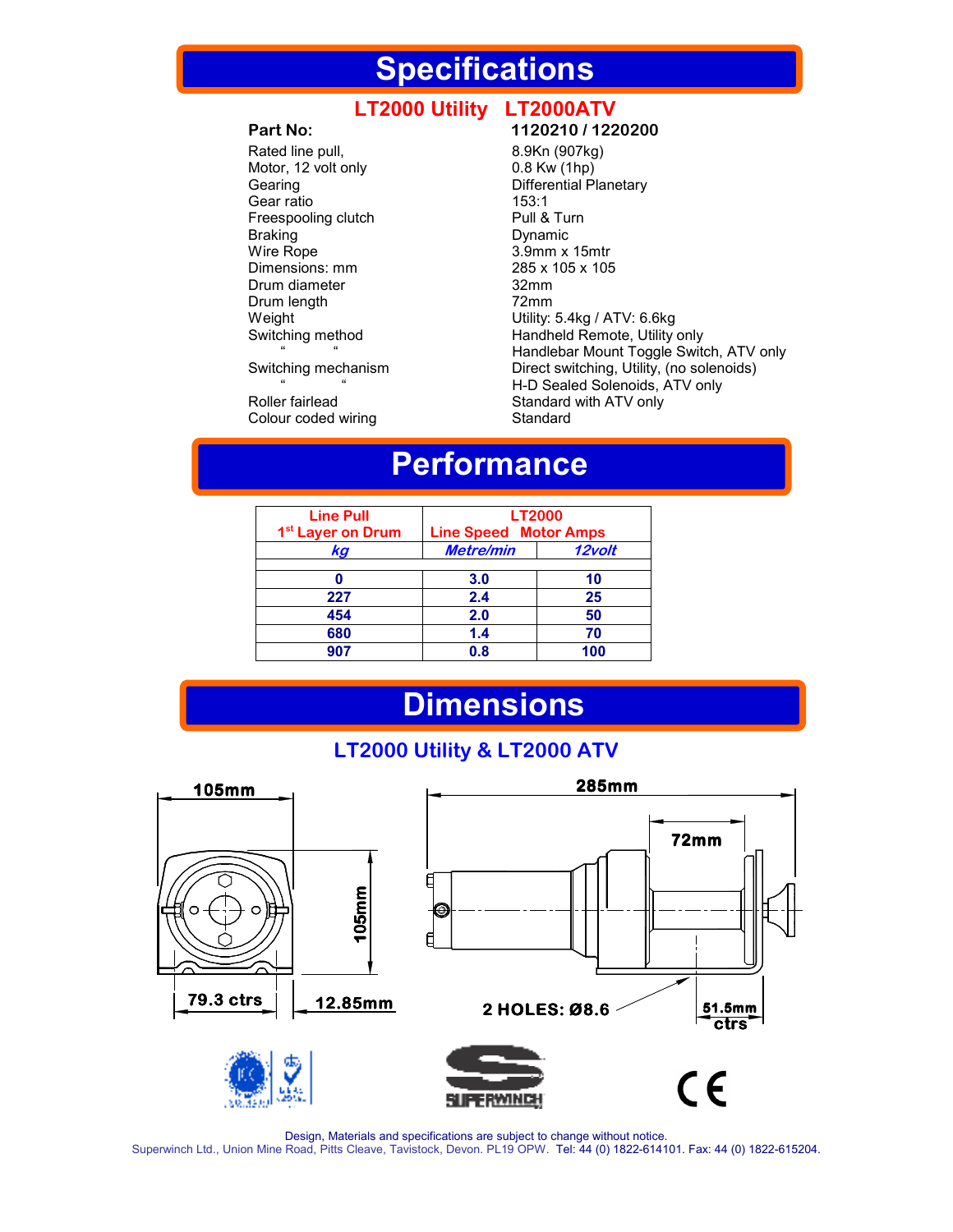e-mail: sales@superwinch.net



### **LT2000 Utility 12 volt Winch LT2000 ATV 12 volt Winch 1220210 / 1120210**

#### Feb 2008



### **LT2000 Utility & LT2000 ATV**

**907 kg single line pull Efficient, Differential planetary gear box. Freespooling clutch for fast wire rope payout. Efficient, 1hp Low Amp Draw motor. Auto-Reset Circuit Breaker. High tensile Wire Rope assembly. Hand Held Remote, (LT2000 Utility only). Heavy duty sealed contactors, (LT2000ATV only). Handlebar mounted Toggle Switch, (LT2000ATV only). Heavy duty Roller Fairlead, (LT2000ATV only). Pulley Block &'D' Shackle, (LT2000ATV only). Winch fitting kits available for a range of ATV vehicles,**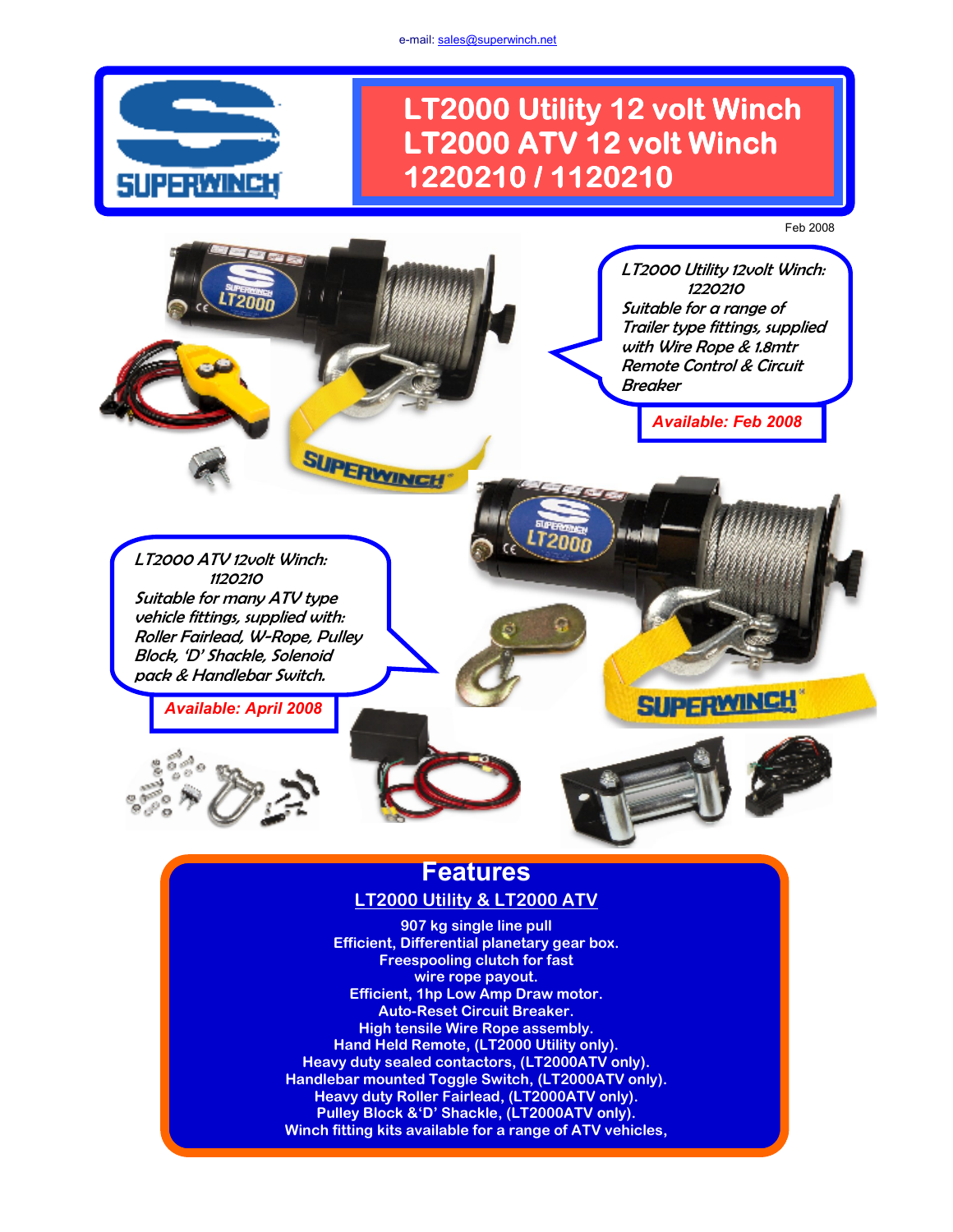



LT2000 Utility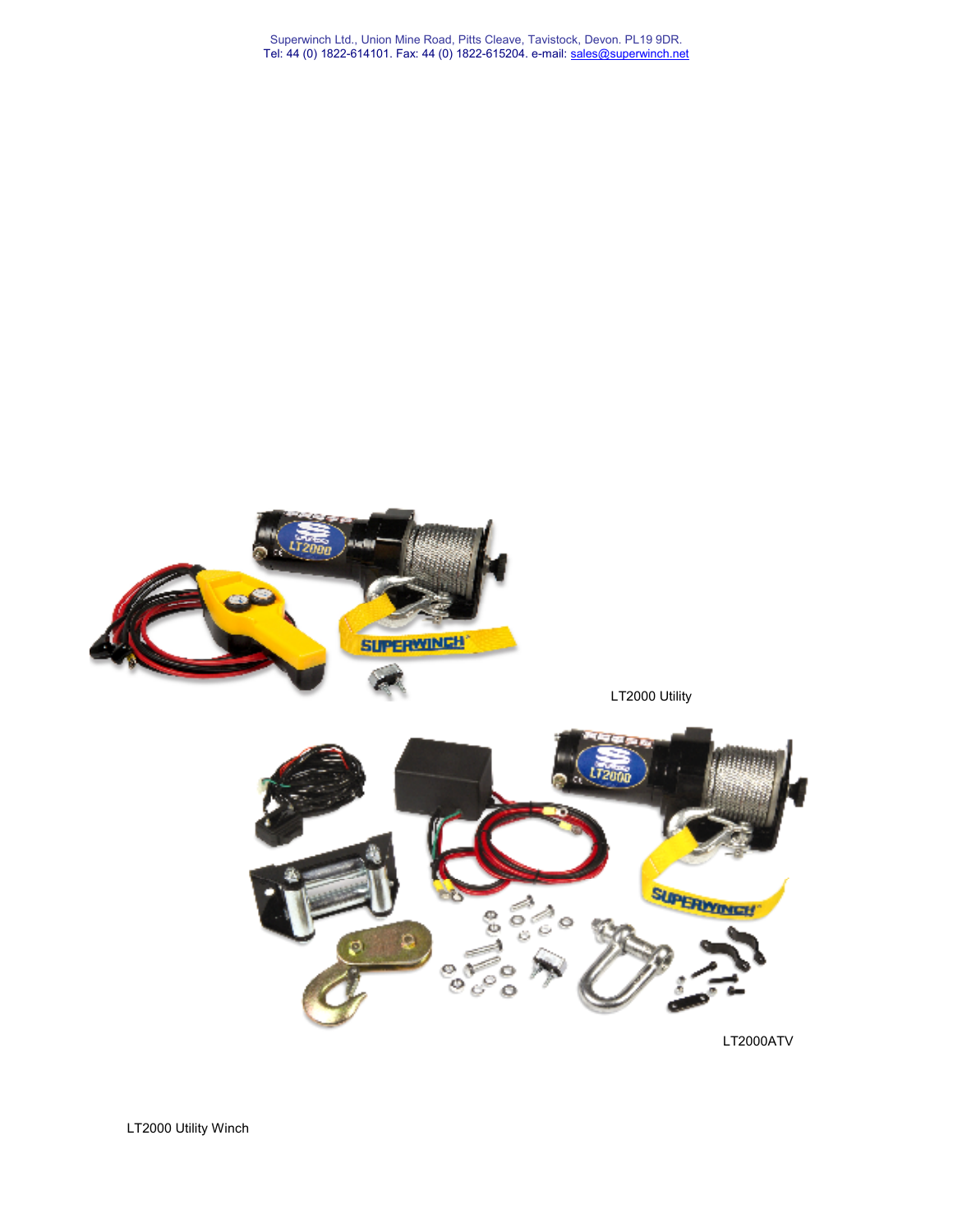

LT2000 ATV Winch

| Specification:                    |                                   |  |  |
|-----------------------------------|-----------------------------------|--|--|
| LT2000 Utility:                   | <b>LT2000 ATV:</b>                |  |  |
|                                   |                                   |  |  |
| Wire Rope, $3.9 \times 15$ mtr    | Wire Rope, $3.9 \times 15$ mtr    |  |  |
| <b>Auto-reset Circuit Breaker</b> | <b>Auto-reset Circuit Breaker</b> |  |  |
| 1.8 mtr Handheld Remote           | <b>Handlebar Mount Switch</b>     |  |  |
|                                   | <b>Roller Fairlead</b>            |  |  |
|                                   | <b>Pulley Block</b>               |  |  |
|                                   | 'D' Shackle                       |  |  |
|                                   |                                   |  |  |
|                                   |                                   |  |  |

Auto-Reset Circuit Breaker | Handlebar mounted Toggle Switch

LT2000 ATV 12volt Winch: 1120210 Suitable for many ATV type vehicle fittings, supplied with: Roller Fairlead, W-Rope, Pulley Block, 'D' Shackle & Handlebar Switch.

LT2000 Utility 12volt Winch: 1220210 Suitable for a range of Trailer type fitting, supplied with Wire Rope & 1.8mtr Remote Control